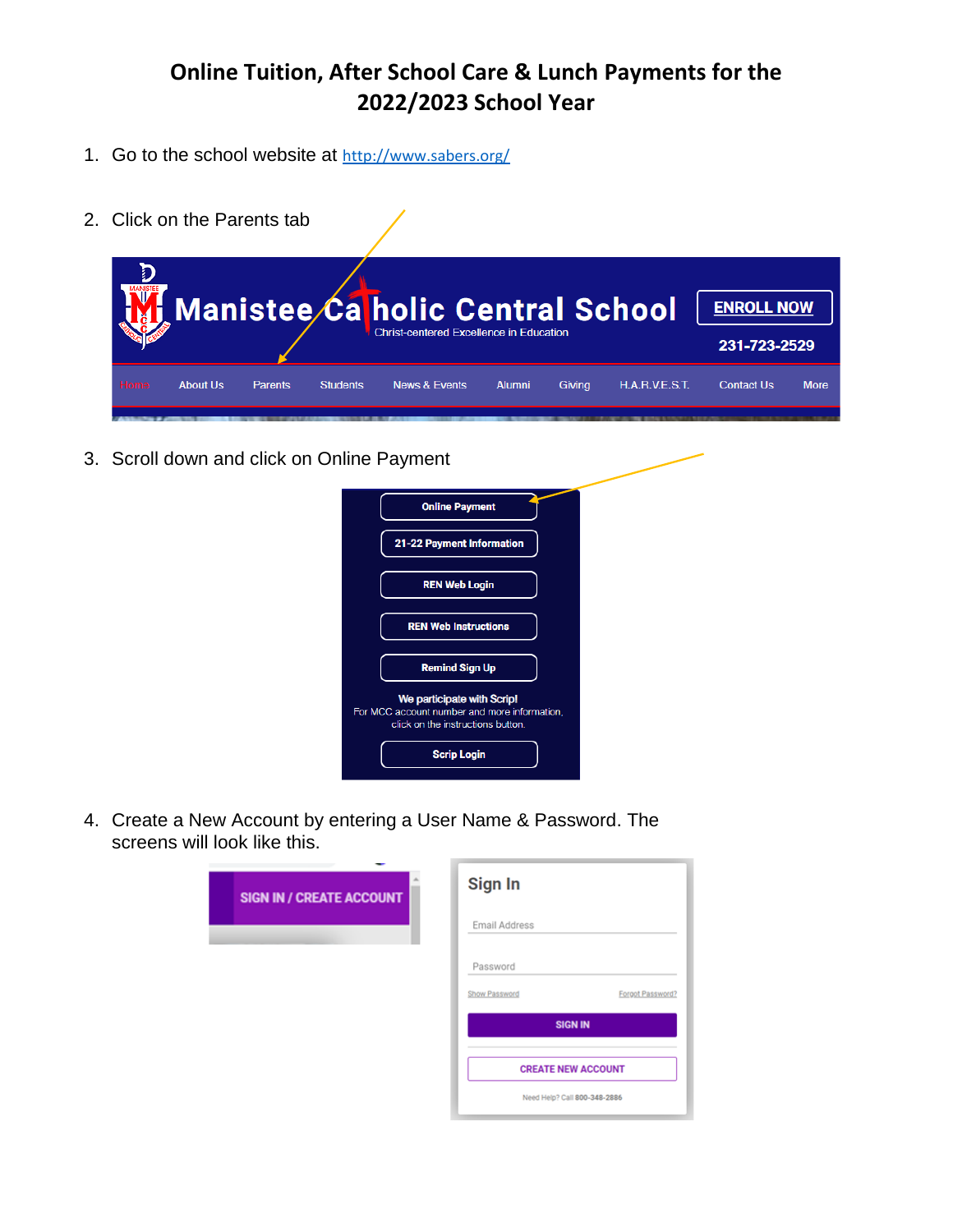5. After you have created an account, you will then need to go to My Account / Wallet / Add Payment Method to enter bank account or credit card information from where your payment will be taken from.



6. This is where you will enter you bank account, credit card information. Click on Add Payment Method when you are finished.

|                | <b>New Payment Method</b>           | X                            |   |
|----------------|-------------------------------------|------------------------------|---|
|                | Payment Type<br><b>Bank Account</b> | $\checkmark$                 |   |
|                | Type<br>Checking                    | $\checkmark$                 |   |
| Routing Number |                                     | Account Number               |   |
| Address        |                                     |                              | Θ |
| City           |                                     | State<br>$\checkmark$<br>Zip |   |
|                | <b>CANCEL</b>                       | <b>ADD PAYMENT METHOD</b>    |   |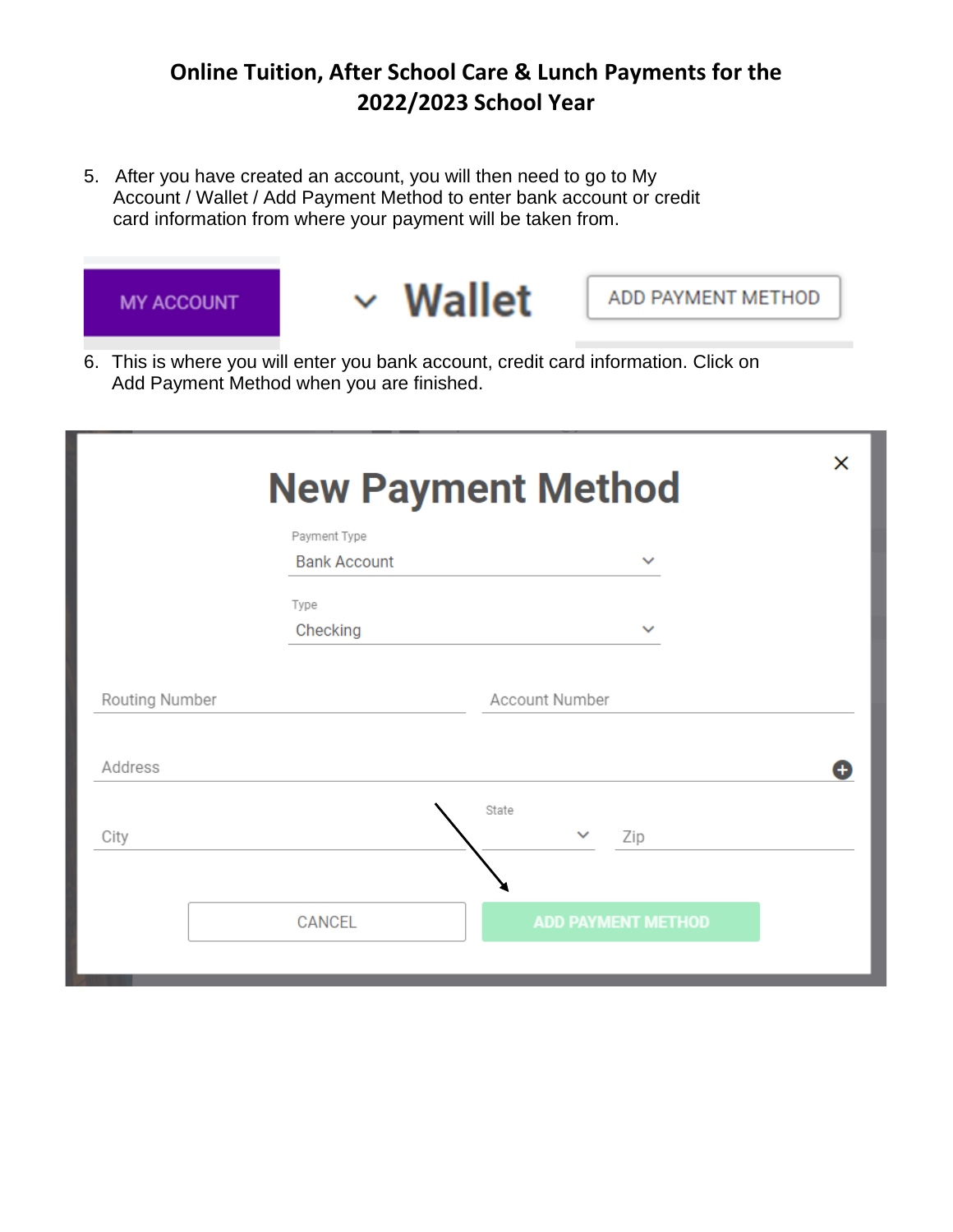7. When you are ready to make your payment, go to the Funds tab and click on the fund in which you will be making a payment on. MCC Tuition Payment, After School Care or MCC Lunch payments, and click Give Now.



8. Enter the Gift amount which you will be paying, click the drop-down arrow by gift type and select One time or recurring, the date you are making the payment and any notes you may wish to add such as whom

you are paying for, then click on Continue.

| <b>Suggested Gift Amounts</b> | <b>Configure Gift</b> |      |              |  |  |
|-------------------------------|-----------------------|------|--------------|--|--|
| \$10                          | \$25                  | \$50 | \$100        |  |  |
| \$250                         | \$500                 |      |              |  |  |
| Gift Amount<br>\$             |                       |      |              |  |  |
| Gift Type                     |                       |      |              |  |  |
| Please select a gift type     |                       |      | $\checkmark$ |  |  |
| Date<br>08/12/2021            |                       |      | 崮            |  |  |
| Notes<br><b>Notes</b>         |                       |      |              |  |  |
|                               |                       |      |              |  |  |
|                               |                       |      |              |  |  |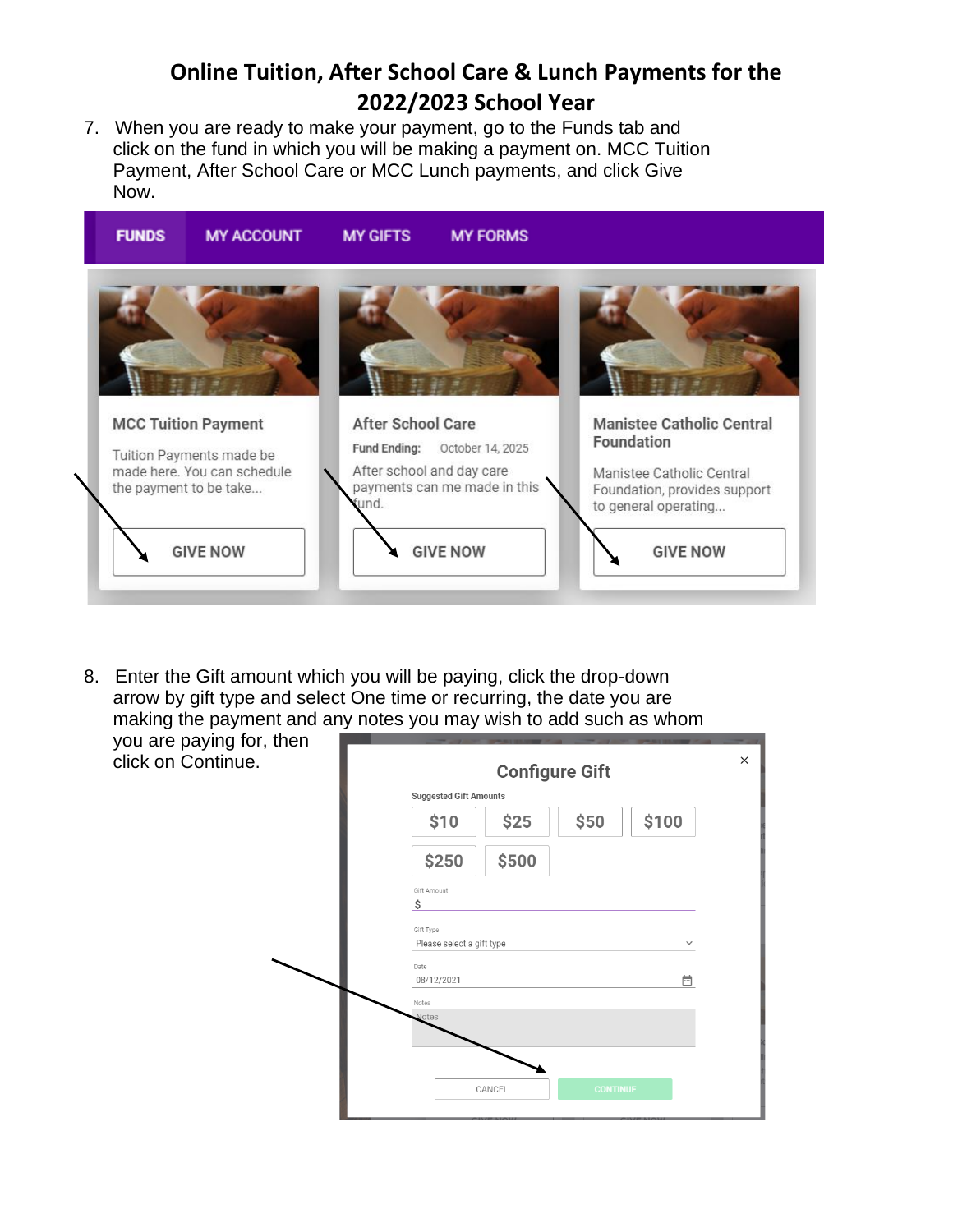9. A Gift Information Box will appear, make sure to click on your saved payment option by using the drop-down arrow and click Complete.

|                        | <b>Gift Information</b>                               |  |  |  |  |  |
|------------------------|-------------------------------------------------------|--|--|--|--|--|
| <b>Thank you Test.</b> | To complete your gift, select a payment option below. |  |  |  |  |  |
|                        | Payment<br>Checking   1111<br><b>COMPLETE</b>         |  |  |  |  |  |

10. A Thank you box will appear to inform you that your gift has been processed.

| Thank you,<br>your gift has been processed                                                                                |                      |
|---------------------------------------------------------------------------------------------------------------------------|----------------------|
| <b>MCC Tuition Payment</b><br><b>Divine Mercy Parish</b><br><b>MANISTEE, MI</b><br>One Time<br>Confirmation #: HYXICIRKKR | \$1.00               |
| <b>BACK TO FUNDS LIST</b>                                                                                                 | <b>Total: \$1.00</b> |

11. You can go back to funds list to make additional payments or sign out if you are finished.